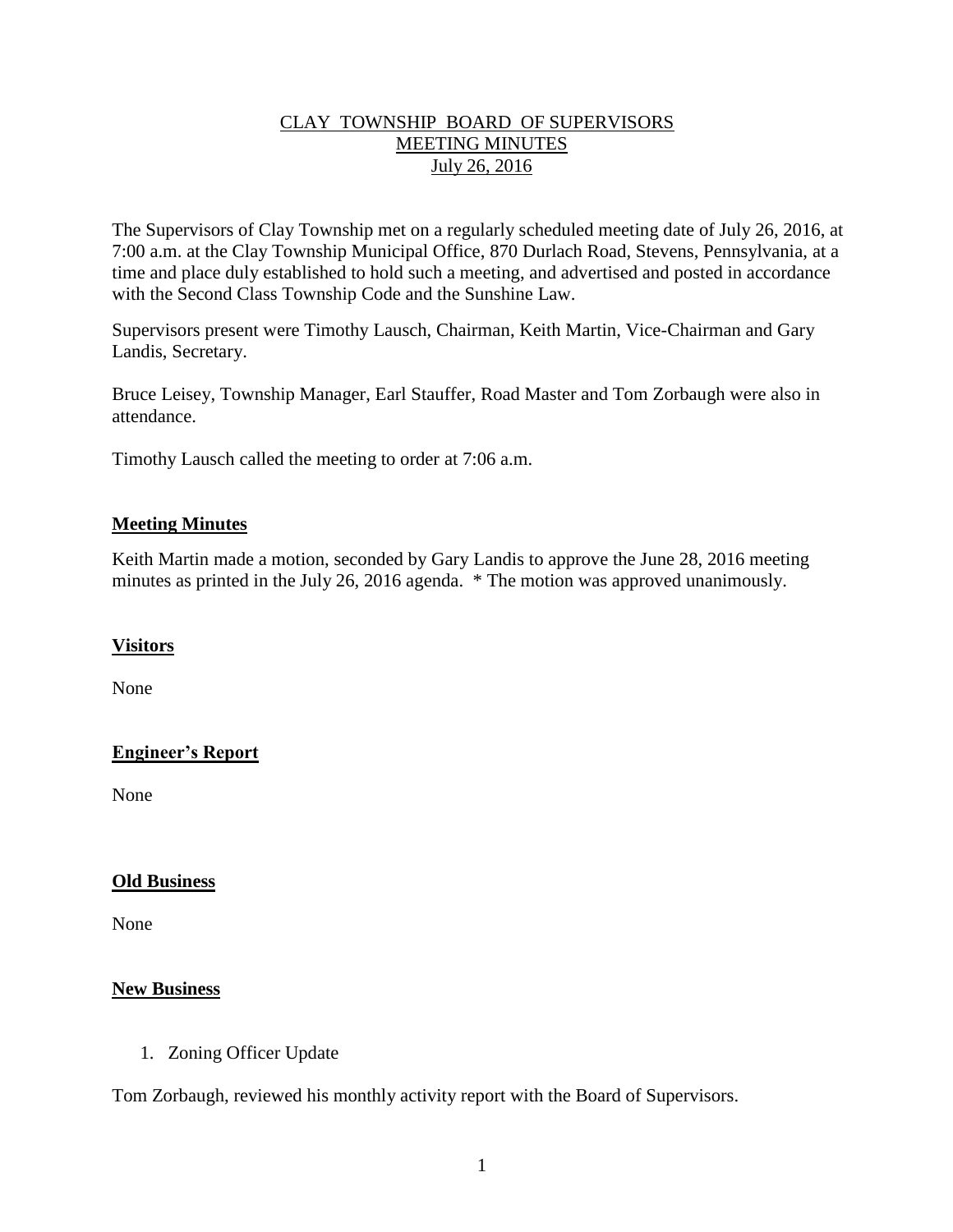# 2. Road Master Update

Earl will utilize the "zipper" a piece of road renovation equipment at Carl Nolt's driveway along East WoodCorner Road. Earl will contact Carl to set up a time to do work.

It was agreed to purchase a camera to place along Seglock Road to deter dumping.

Earl will obtain quotes to replace the 1991 International for review at the August meeting.

Earl said the new F550 dump truck arrived 7/22/16.

The line painter will be here the first week in August.

Earl said they will be working at Snyder Park #2 this week to dig the trench to run the electric line in for the new pavilion.

3. MS4 Update

Bruce will forward a copy of the MS4 BMPs, Policies and Procedures to Earl, Wendy, Bob Lynn and the Board of Supervisors to review prior to the next meeting.

4. Approve and Execute ECHO Housing Agreement – 1365 Furnace Hill Road

Gary Landis made a motion, seconded by Keith Martin to approve the ECHO Housing Agreement contingent on receiving approval from Marvin Stoner, Clay Township SEO for the addition. \* The motion was approved unanimously.

5. Employee Staffing

There was discussion on road crew employee staffing.

It was agreed Bruce will draft a Help Wanted Ad for review at the August meeting.

# **Bills to be Paid**

Keith Martin made a motion, seconded by Gary Landis to a pay Liquid Fuel fund bill in the amount of \$85,233.79 (invoice for new F550 received 7/22/16). \* The motion was approved unanimously.